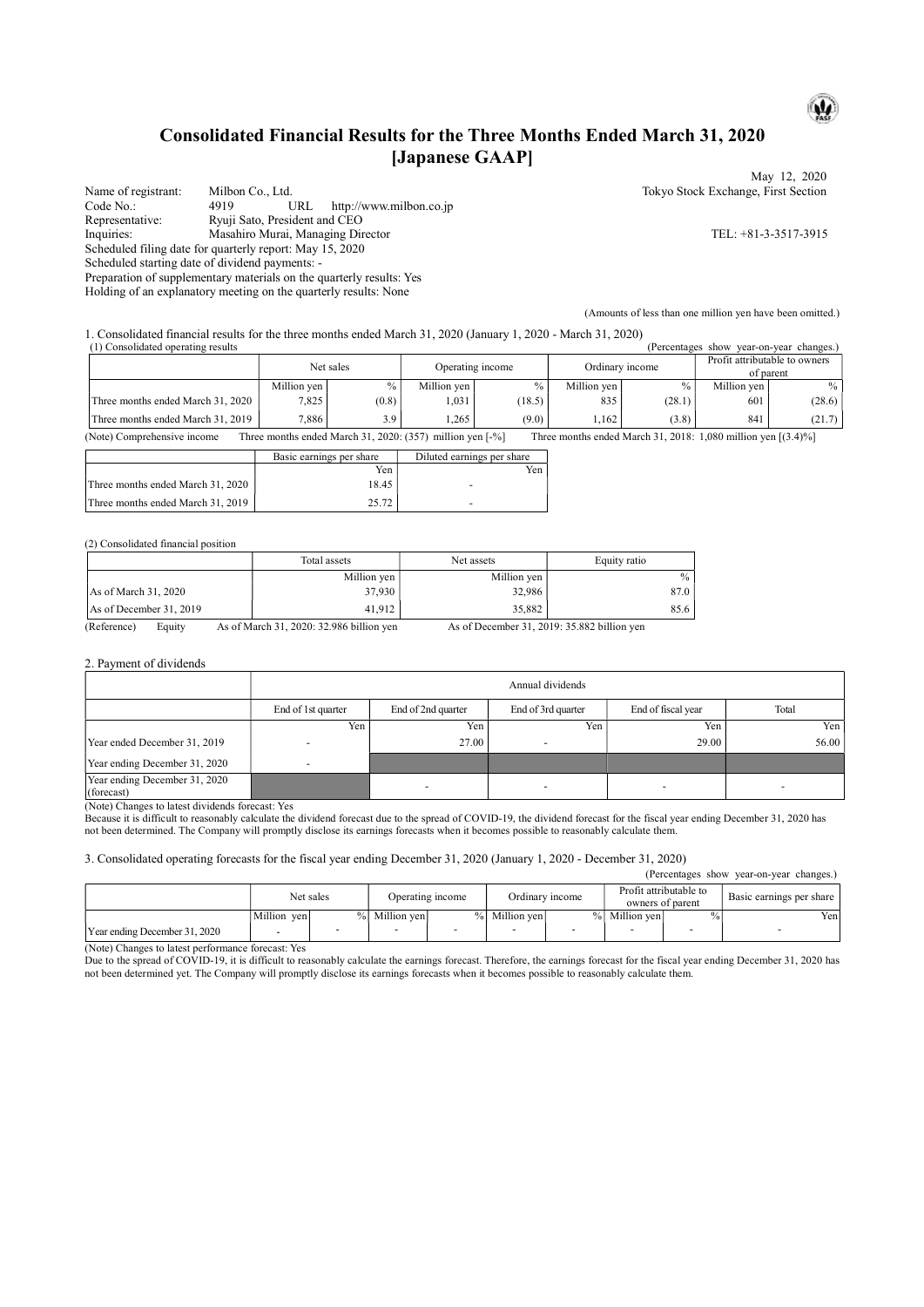\*Notes

- (1) Significant changes in subsidiaries during the period
	- (changes in specified subsidiaries resulting in the change in the scope of consolidation) : Yes<br>New: 1 company (Company name: Milbon (Zhejiang) Cosmetics Co., Ltd.) Exclude: 0 companies (Company name: ) New: 1 company (Company name: Milbon (Zhejiang) Cosmetics Co., Ltd.)

(2) Application of accounting methods specific to the preparation of quarterly consolidated financial statements: No

(3) Changes in accounting policies, changes in accounting estimates and retrospective restatements

- 1) Changes in accounting policies due to amendment to the accounting standards, etc.  $\blacksquare$  : None
- 2) Changes in accounting policies other than those in 1) above : None
- 3) Changes in accounting estimates : None
- 4) Retrospective restatements : None

(4) Number of shares issued (common stock)

- 1) Number of shares issued at the end of the period (including treasury shares)
- 2) Number of treasury shares at the end of the peri
- 3) Average number of shares during the period

|    | As of<br>March 31, 2020              | 33,117,234 shares | As of<br>December 31, 2019           | 33,117,234 shares |
|----|--------------------------------------|-------------------|--------------------------------------|-------------------|
| od | As of<br>March 31, 2020              | 627,830 shares    | As of<br>December 31, 2019           | 378,250 shares    |
|    | Three months ended<br>March 31, 2020 | 32,612,847 shares | Three months ended<br>March 31, 2019 | 32,739,664 shares |

\*These financial statements are not subject to the review of the quarterly financial statements by a certified public accountant or an audit corporation.

\*Explanation on the appropriate use of operating forecasts and other special instructions

Operating forecasts and other statements regarding the future presented in these materials are based on information currently available and certain assumptions deemed to be reasonable, and actual performance may differ substantially due to various factors.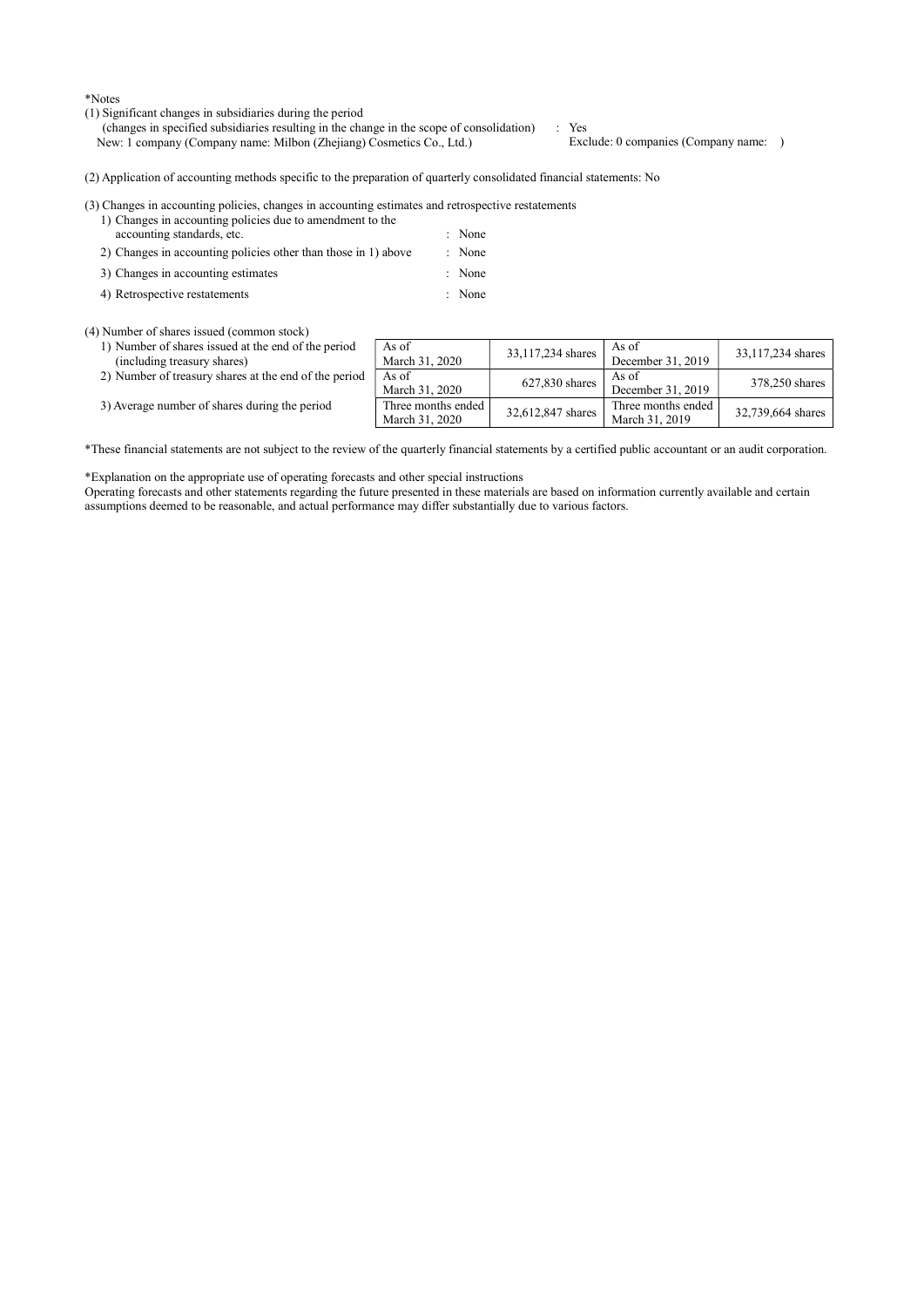# Contents of supplementary materials

|     |                                                                                                   | $\overline{2}$ |
|-----|---------------------------------------------------------------------------------------------------|----------------|
| (1) |                                                                                                   | 2              |
| (2) |                                                                                                   | 3              |
| (3) |                                                                                                   | $\mathfrak{Z}$ |
|     |                                                                                                   | $\overline{4}$ |
| (1) |                                                                                                   | $\overline{4}$ |
| (2) | Quarterly Consolidated Statements of Earnings and Consolidated Statements of Comprehensive Income | 6              |
|     | Quarterly Consolidated Statements of Earnings                                                     |                |
|     |                                                                                                   | 6              |
|     | Quarterly Consolidated Statements of Comprehensive Income                                         |                |
|     |                                                                                                   | 7              |
| (3) |                                                                                                   | 8              |
|     |                                                                                                   | 8              |
|     |                                                                                                   | 8              |
|     |                                                                                                   | 8              |
|     |                                                                                                   | 8              |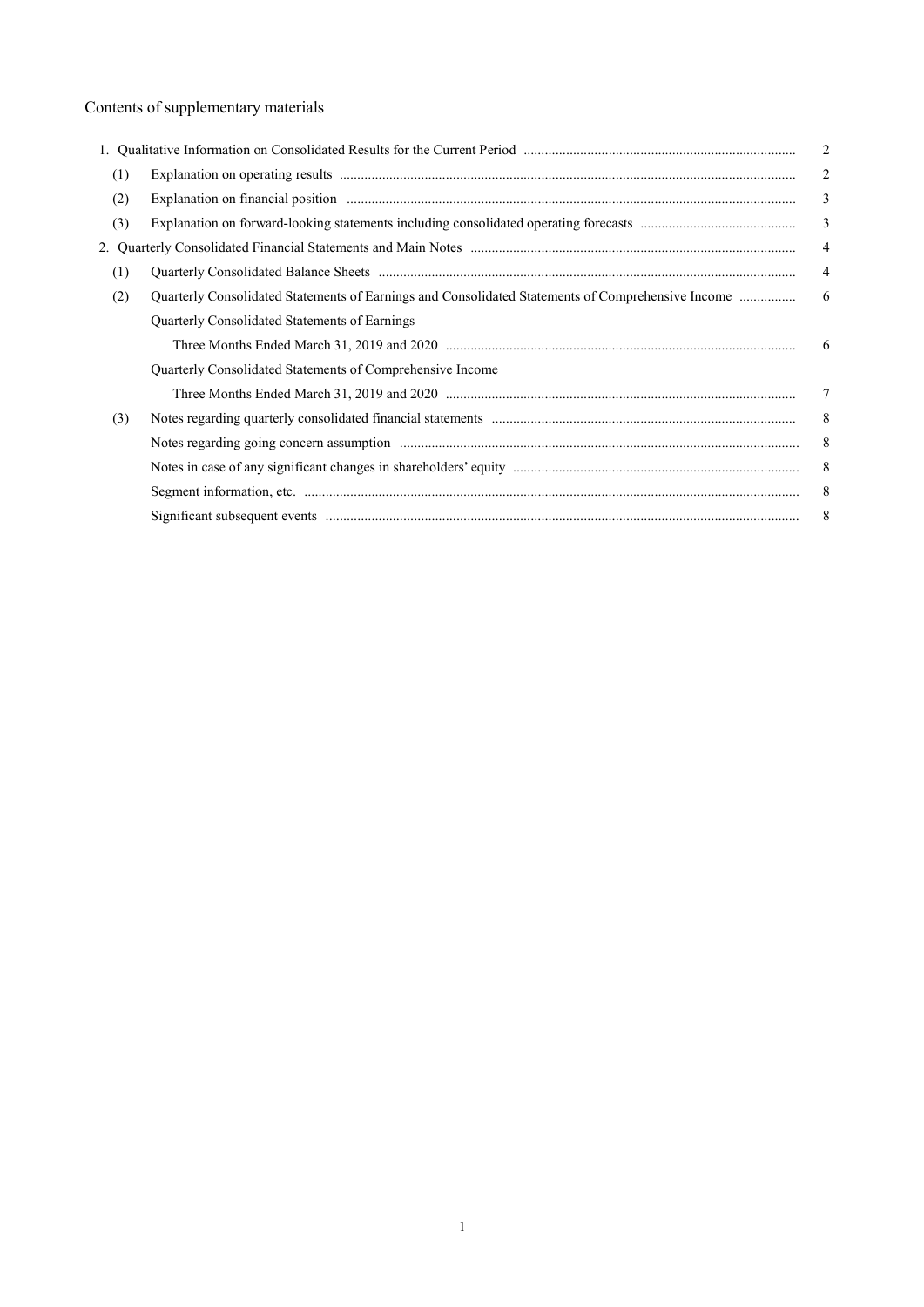## 1. Qualitative Information on Consolidated Results for the Current Period

(1) Explanation on operating results

During the first quarter of the current fiscal year, the Japanese economy deteriorated rapidly due to sluggish consumption from the fourth quarter of the previous year due to the consumption tax hike, as well as to requests to refrain from going out due to COVID-19 from March onward. Looking ahead, there is a risk of further economic downturns as the impacts of infectious diseases are expected to continue for the time being. In the beauty salon industry, in addition to the continued harsh business environment caused by demographic changes, there are concerns about the impact of restrictions on salon sales due to COVID-19 and a decrease in the number of salon customers.

Against this backdrop, we are addressing the theme of "Aiming for NEXT100, developing new possibilities to support the evolution of a lifetime beauty salon where a community of beauty and spiritual wealth exists."

In the first quarter of the fiscal year under review, the impacts of COVID-19 forced us to stop large events and seminars scheduled after March. Although sales exceeded the previous year's level, we were greatly constrained by activities that would lead to the next stage, such as the penetration of policies and the introduction of new products this year. In overseas markets, sales declined significantly in China, where the spread of COVD-19 was rapid. As a result, consolidated net sales amounted to 7,825 million yen (down 0.8% year on year), operating income amounted to 1,031 million yen (down 18.5%), ordinary income amounted to 835 million yen (down 28.1%), and net income attributable to owners of the parent amounted to 601 million yen (down 28.6%).

Breakdown of net sales by product category and breakdown of net sales into domestic and overseas sales are shown below: [Breakdown of consolidated net sales by product category]

|                         |                                      |               |                                      |              |                        | (Unit: Million yen) |
|-------------------------|--------------------------------------|---------------|--------------------------------------|--------------|------------------------|---------------------|
| Product category        | Three months ended March 31,<br>2019 |               | Three months ended March 31,<br>2020 |              | Increase<br>(decrease) | Year-on-year        |
|                         | Amount                               | Ratio $(\% )$ | Amount                               | Ratio $(\%)$ | amount                 | change (%)          |
| Hair care products      | 4,323                                | 54.8          | 4,424                                | 56.6         | 101                    | 2.3                 |
| Hair coloring products  | 3,175                                | 40.2          | 2,995                                | 38.3         | (179)                  | (5.6)               |
| Permanent wave products | 337                                  | 4.3           | 291                                  | 3.7          | (45)                   | (13.6)              |
| Cosmetic products       | $\overline{\phantom{a}}$             | ٠             | 71                                   | 0.9          | 71                     |                     |
| Other                   | 50                                   | 0.7           | 42                                   | 0.5          | (7)                    | (15.9)              |
| Total                   | 7,886                                | 100.0         | 7,825                                | 100.0        | (60)                   | (0.8)               |

[Breakdown of net sales into domestic and overseas sales]

|                |                                      |              |                                      |               |                        | (Unit: Million yen) |
|----------------|--------------------------------------|--------------|--------------------------------------|---------------|------------------------|---------------------|
|                | Three months ended March 31,<br>2019 |              | Three months ended March 31,<br>2020 |               | Increase<br>(decrease) | Year-on-year        |
|                | Amount                               | Ratio $(\%)$ | Amount                               | Ratio $(\% )$ | amount                 | change (%)          |
| Domestic sales | 6,428                                | 81.5         | 6,590                                | 84.2          | 161                    | 2.5                 |
| Overseas sales | 1,458                                | 18.5         | 1,235                                | 15.8          | (222)                  | (15.2)              |
| Total          | 7,886                                | 100.0        | 7,825                                | 100.0         | (60)                   | (0.8)               |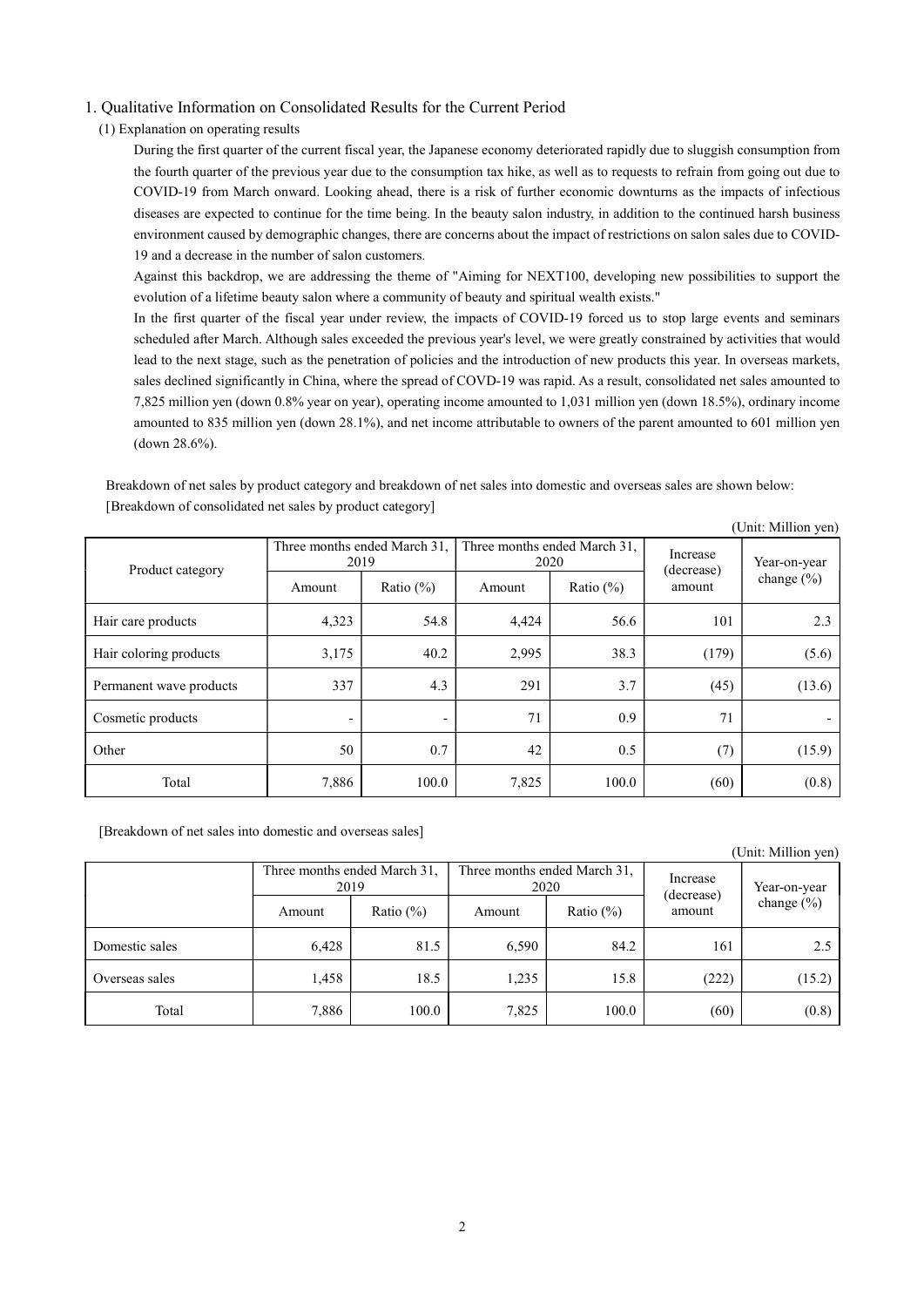(2) Explanation on financial position

Total assets at the end of the first quarter under review decreased 3,981 million yen from the end of the previous fiscal year, to 37,930 million yen.

Current assets decreased by 3,267 million yen from the end of the previous fiscal year to 17,062 million yen. The main factors for the change were decreases of 3,404 million yen in cash and deposits and 536 million yen in notes and accounts receivabletrade, and an increase of 596 million yen in merchandise and finished goods.

Non-current assets decreased by 714 million yen from the end of the previous fiscal year to 20,867 million yen. The main factor for the change was an 829 million yen decrease in investment securities due to a decrease in valuation gains on listed stocks.

Current liabilities decreased by 1,205 million yen from the end of the previous fiscal year to 4,201 million yen. The main factors of change were decreases of 979 million yen in accounts payable-other, 621 million yen in income taxes payable, and an increase of 322 million yen in accounts payable-trade.

Non-current liabilities increased by 120 million yen from the end of the previous fiscal year to 742 million yen.

Net assets decreased 2,896 million yen from the end of the previous fiscal year to 32,986 million yen. The main factors of the change were 1,589 million yen in the purchase of treasury stock, and 561 million yen in valuation difference on available-forsale securities, 338 million yen in foreign currency translation adjustments due to the appreciation of the yen, and 347 million yen in retained earnings due to the decrease in valuation gains on listed stocks.

As a result, the equity ratio changed from 85.6% at the end of the previous fiscal year to 87.0%. Net assets per share based on the number of shares outstanding at the end of the period were 1,015.29 yen, compared to 1,096.02 yen at the end of the previous fiscal year.

(3) Explanation on forward-looking statements including consolidated operating forecasts

Economic activity continues to stagnate as the spread of COVID-19 restricts outings and transfers worldwide. In the beauty industry, we are not sure when sales restrictions for beauty salons and the reduction in visiting customers in April are going to converge, making it difficult to calculate a reasonable estimate of our performance. Therefore, we cannot assume the expected performance for the current fiscal year. The Company will promptly disclose its earnings forecasts when it becomes possible to reasonably calculate them.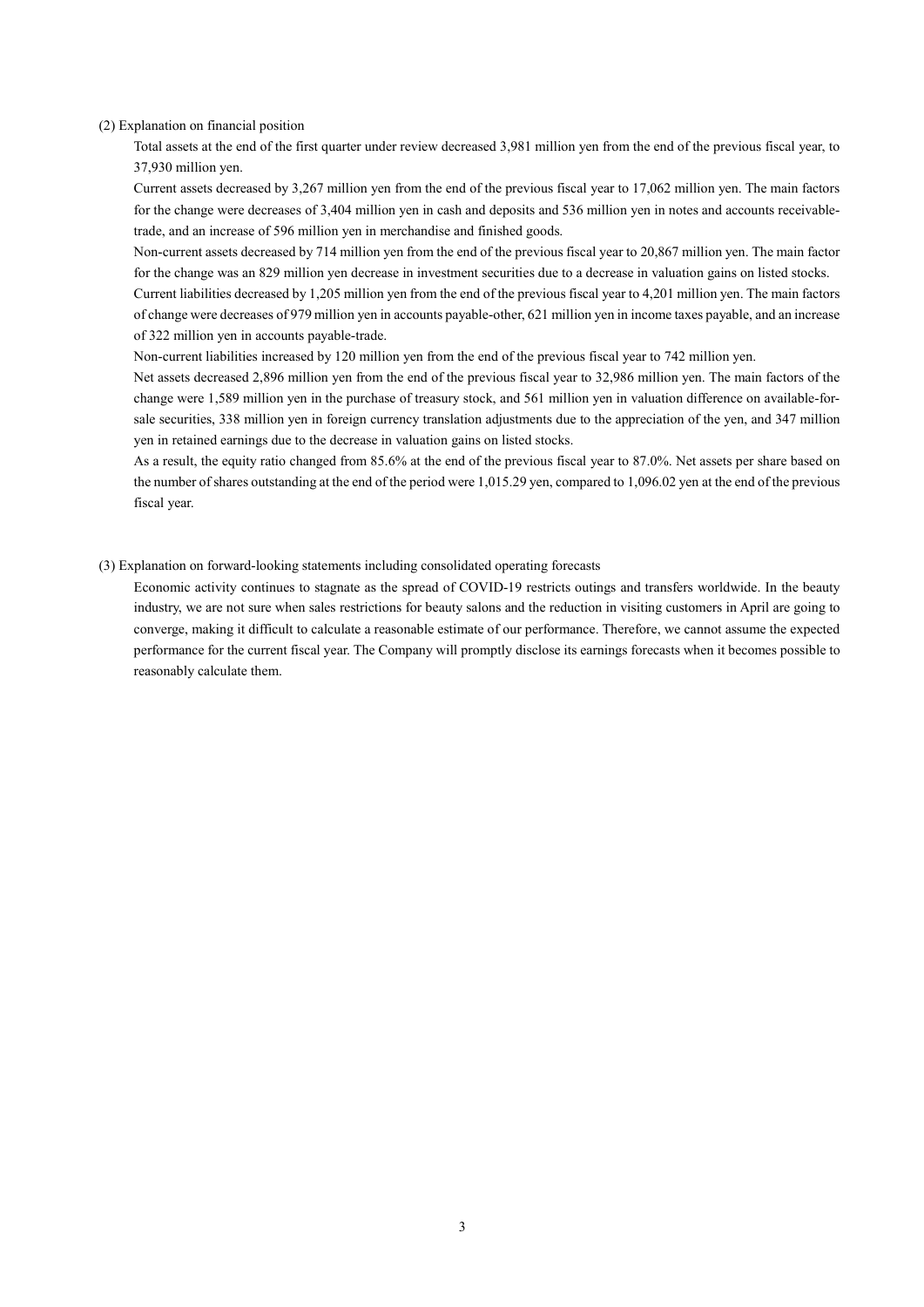# 2. Quarterly Consolidated Financial Statements and Main Notes

(1) Quarterly Consolidated Balance Sheets

|                                        |                                                   | (Thousand yen)                                  |
|----------------------------------------|---------------------------------------------------|-------------------------------------------------|
|                                        | Previous fiscal year<br>(As of December 31, 2019) | Current First Quarter<br>(As of March 31, 2020) |
| Assets                                 |                                                   |                                                 |
| Current assets                         |                                                   |                                                 |
| Cash and deposits                      | 10,615,390                                        | 7,211,240                                       |
| Notes and accounts receivable - trade  | 4,180,186                                         | 3,643,955                                       |
| Merchandise and finished goods         | 3,912,361                                         | 4,508,515                                       |
| Work in process                        | 34,781                                            | 60,887                                          |
| Raw materials and supplies             | 1,120,202                                         | 1,210,233                                       |
| Other                                  | 470,610                                           | 432,355                                         |
| Allowance for doubtful accounts        | (3,185)                                           | (4,525)                                         |
| Total current assets                   | 20,330,346                                        | 17,062,663                                      |
| Non-current assets                     |                                                   |                                                 |
| Property, plant and equipment          |                                                   |                                                 |
| Buildings and structures, net          | 7,023,638                                         | 7,001,415                                       |
| Machinery, equipment and vehicles, net | 2,007,962                                         | 1,894,654                                       |
| Land                                   | 5,001,021                                         | 4,990,676                                       |
| Construction in progress               | 84,801                                            | 57,063                                          |
| Other, net                             | 581,100                                           | 651,348                                         |
| Total property, plant and equipment    | 14,698,524                                        | 14,595,157                                      |
| Intangible assets                      | 1,174,902                                         | 1,167,717                                       |
| Investments and other assets           |                                                   |                                                 |
| Investment securities                  | 3,991,136                                         | 3,161,467                                       |
| Long-term loans receivable             | 149,125                                           | 134,721                                         |
| Net defined benefit asset              | 155,832                                           | 155,078                                         |
| Deferred tax assets                    | 204,502                                           | 468,554                                         |
| Other                                  | 1,266,204                                         | 1,243,525                                       |
| Allowance for doubtful accounts        | (58, 381)                                         | (58, 381)                                       |
| Total investments and other assets     | 5,708,420                                         | 5,104,966                                       |
| Total non-current assets               | 21,581,847                                        | 20,867,841                                      |
| <b>Total</b> assets                    | 41,912,194                                        | 37,930,504                                      |
| Liabilities                            |                                                   |                                                 |
| <b>Current liabilities</b>             |                                                   |                                                 |
| Accounts payable - trade               | 797,033                                           | 1,119,419                                       |
| Accounts payable - other               | 2,479,907                                         | 1,500,156                                       |
| Income taxes payable                   | 891,258                                           | 269,425                                         |
| Provision for bonuses                  | 397,297                                           | 388,001                                         |
| Other                                  | 841,726                                           | 924,265                                         |
| Total current liabilities              | 5,407,223                                         | 4,201,268                                       |
| Non-current liabilities                |                                                   |                                                 |
| Net defined benefit liability          | 4,290                                             | 3,923                                           |
| Deferred tax liabilities               | 670                                               | 637                                             |
| Asset retirement obligations           | 505,563                                           | 528,420                                         |
| Other                                  | 111,835                                           | 209,983                                         |
| Total non-current liabilities          | 622,359                                           | 742,965                                         |
| <b>Total liabilities</b>               | 6,029,582                                         | 4,944,233                                       |
|                                        |                                                   |                                                 |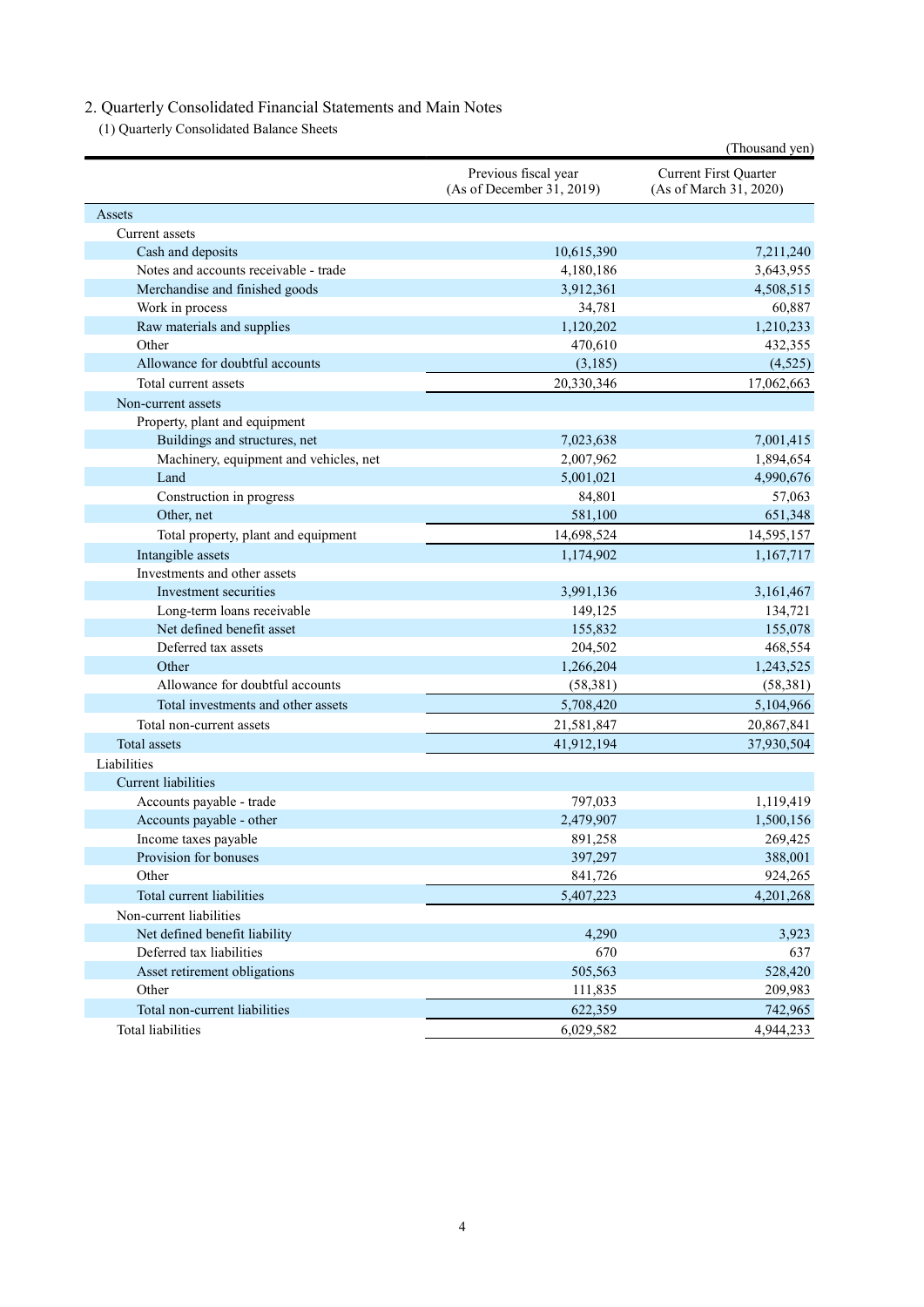|                                                   | (Thousand yen)                                         |
|---------------------------------------------------|--------------------------------------------------------|
| Previous fiscal year<br>(As of December 31, 2019) | <b>Current First Quarter</b><br>(As of March 31, 2020) |
|                                                   |                                                        |
|                                                   |                                                        |
| 2,000,000                                         | 2,000,000                                              |
| 200,742                                           | 200,742                                                |
| 33,266,155                                        | 32,918,274                                             |
| (563, 197)                                        | (2,152,907)                                            |
| 34,903,700                                        | 32,966,109                                             |
|                                                   |                                                        |
| 773,082                                           | 211,638                                                |
|                                                   | (65, 114)                                              |
| 267,184                                           | (71,761)                                               |
| (61,355)                                          | (54, 600)                                              |
| 978,911                                           | 20,161                                                 |
| 35,882,612                                        | 32,986,271                                             |
| 41,912,194                                        | 37,930,504                                             |
|                                                   |                                                        |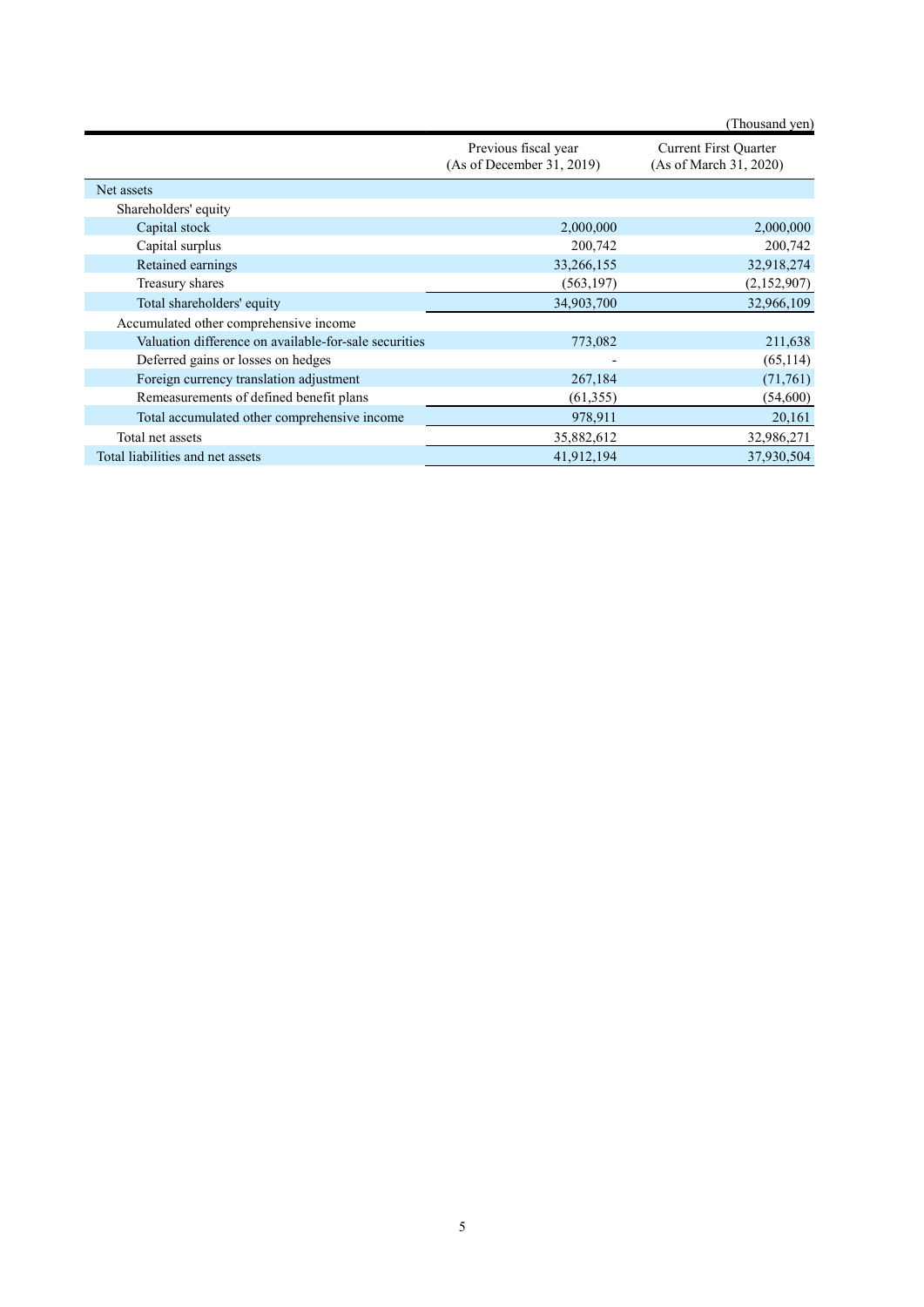(2) Quarterly Consolidated Statements of Earnings and Consolidated Statements of Comprehensive Income

Quarterly Consolidated Statements of Earnings

Three Months Ended March 31, 2019 and 2020

|                                                                  |                                                                               | (Thousand yen)                                                                |
|------------------------------------------------------------------|-------------------------------------------------------------------------------|-------------------------------------------------------------------------------|
|                                                                  | Three Months Ended<br>March 31, 2019<br>(January 1, 2019 -<br>March 31, 2019) | Three Months Ended<br>March 31, 2020<br>(January 1, 2020 -<br>March 31, 2020) |
| Net sales                                                        | 7,886,303                                                                     | 7,825,824                                                                     |
| Cost of sales                                                    | 2,573,100                                                                     | 2,592,507                                                                     |
| Gross profit                                                     | 5,313,202                                                                     | 5,233,317                                                                     |
| Selling, general and administrative expenses                     | 4,048,095                                                                     | 4,202,128                                                                     |
| Operating income                                                 | 1,265,107                                                                     | 1,031,188                                                                     |
| Non-operating income                                             |                                                                               |                                                                               |
| Interest income                                                  | 2,820                                                                         | 2.543                                                                         |
| Dividend income                                                  | 232                                                                           | 236                                                                           |
| Share of profit of entities accounted for using equity<br>method | 7,951                                                                         |                                                                               |
| Foreign exchange gains                                           | 5,726                                                                         |                                                                               |
| Company house defrayment income                                  | 9,644                                                                         | 507                                                                           |
| Refund of custom duty                                            |                                                                               | 20,001                                                                        |
| Other                                                            | 6,977                                                                         | 18,376                                                                        |
| Total non-operating income                                       | 33,351                                                                        | 41,665                                                                        |
| Non-operating expenses                                           |                                                                               |                                                                               |
| Sales discounts                                                  | 136,020                                                                       | 150,596                                                                       |
| Share of loss of entities accounted for using equity<br>method   |                                                                               | 36,107                                                                        |
| Foreign exchange losses                                          |                                                                               | 49,289                                                                        |
| Other                                                            | $\overline{2}$                                                                | 989                                                                           |
| Total non-operating expenses                                     | 136,023                                                                       | 236,982                                                                       |
| Ordinary income                                                  | 1,162,435                                                                     | 835,871                                                                       |
| Extraordinary income                                             |                                                                               |                                                                               |
| Gain on sales of non-current assets                              | 767                                                                           |                                                                               |
| Total extraordinary income                                       | 767                                                                           |                                                                               |
| <b>Extraordinary losses</b>                                      |                                                                               |                                                                               |
| Loss on retirement of non-current assets                         | 25                                                                            | 14,352                                                                        |
| Total extraordinary losses                                       | 25                                                                            | 14,352                                                                        |
| Profit before income taxes                                       | 1,163,176                                                                     | 821,518                                                                       |
| Income taxes - current                                           | 133,555                                                                       | 210,802                                                                       |
| Income taxes - deferred                                          | 187,621                                                                       | 9,167                                                                         |
| Total income taxes                                               | 321,177                                                                       | 219,969                                                                       |
| Profit                                                           | 841,999                                                                       | 601,549                                                                       |
| Profit attributable to owners of parent                          | 841,999                                                                       | 601,549                                                                       |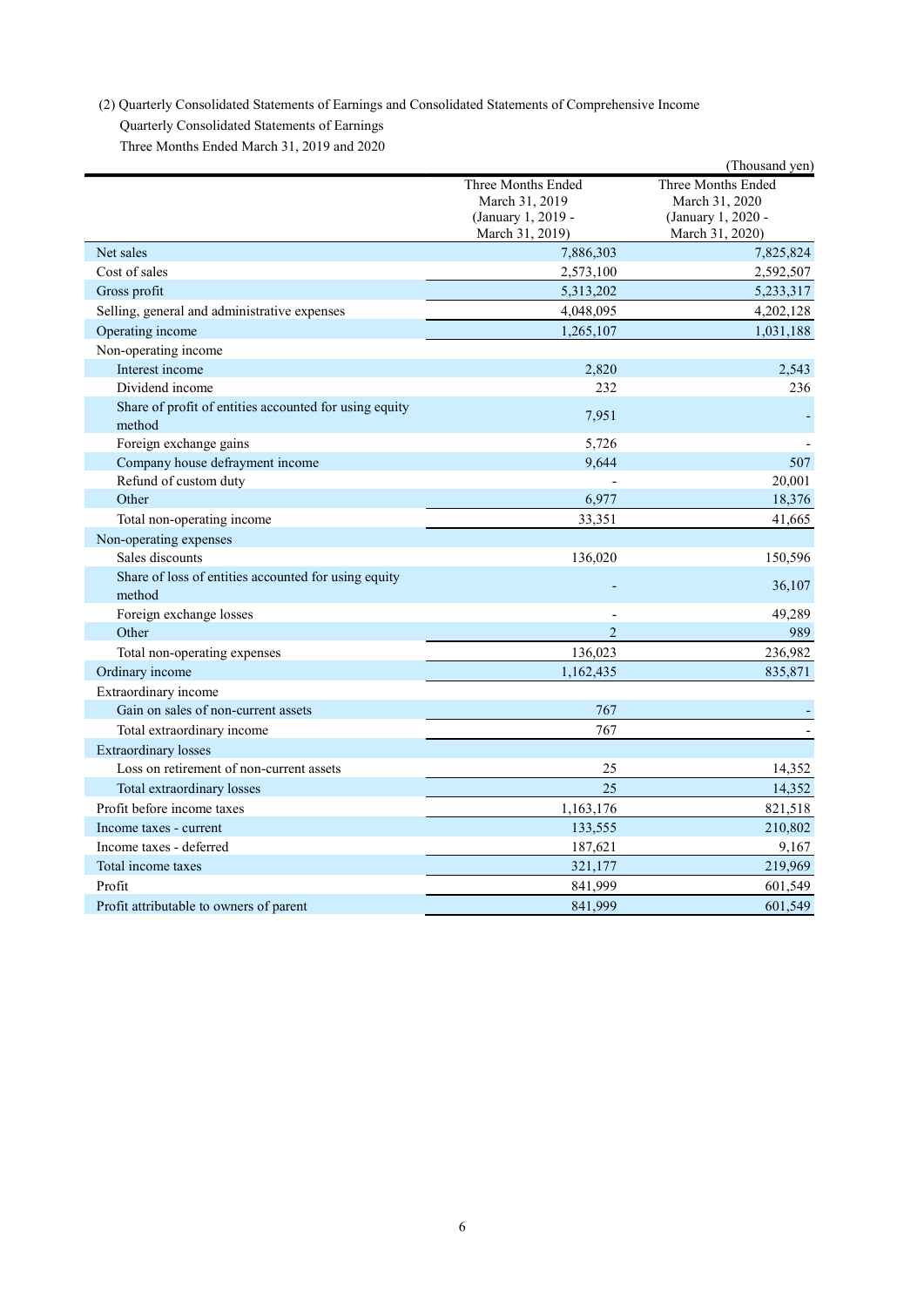Quarterly Consolidated Statements of Comprehensive Income Three Months Ended March 31, 2019 and 2020

|                                                                   |                                                                               | (Thousand yen)                                                                |
|-------------------------------------------------------------------|-------------------------------------------------------------------------------|-------------------------------------------------------------------------------|
|                                                                   | Three Months Ended<br>March 31, 2019<br>(January 1, 2019 -<br>March 31, 2019) | Three Months Ended<br>March 31, 2020<br>(January 1, 2020 -<br>March 31, 2020) |
| Profit                                                            | 841,999                                                                       | 601,549                                                                       |
| Other comprehensive income                                        |                                                                               |                                                                               |
| Valuation difference on available-for-sale securities             | 206,483                                                                       | (561, 444)                                                                    |
| Deferred gains or losses on hedges                                |                                                                               | (65, 114)                                                                     |
| Foreign currency translation adjustment                           | 17,527                                                                        | (338,946)                                                                     |
| Remeasurements of defined benefit plans, net of tax               | 14,051                                                                        | 6,754                                                                         |
| Total other comprehensive income                                  | 238,062                                                                       | (958, 750)                                                                    |
| Comprehensive income                                              | 1,080,061                                                                     | (357,200)                                                                     |
| Comprehensive income attributable to                              |                                                                               |                                                                               |
| Comprehensive income attributable to owners of<br>parent          | 1,080,061                                                                     | (357,200)                                                                     |
| Comprehensive income attributable to non-controlling<br>interests |                                                                               |                                                                               |